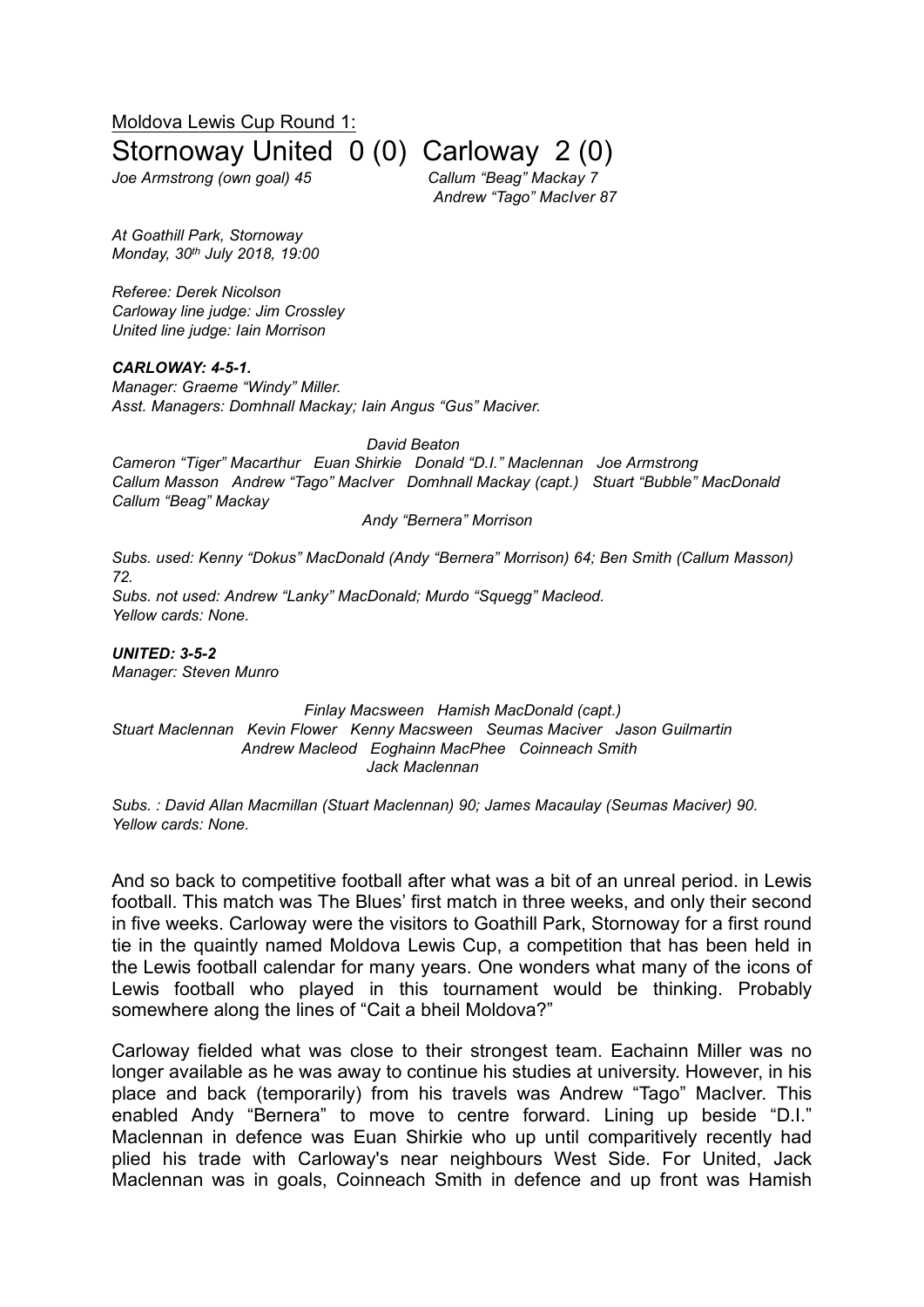Macdonald, three players who graced the colours of Carloway in this season's Eilean an Fhraoich competition.

Referee Derek Nicolson (home on holiday from Aberdeen) kicked off the game on a perfect evening for football with the Goathill pitch looking splendid. It did not take Carloway long to get into their stride with some quick passing and the strong running of Stuart "Bubble" MacDonald catching the eye. In fact, it was no surprise when on six minutes Calum "Beag" Mackay gave Carloway the lead finishing well after a good pass from his namesake Domhnall **(0-1)**.

It was a well deserved lead after an enterprising start. Now to sit back and wait for a glut of goals.

This did not happen. Stuart "Bubble" MacDonald continued to cause havoc with his strong running and Calum "Beag" Mackay had a couple of good chances, but the scoreline remained at 0-1. United full of youthful endeavour and some good young players started to fight back and created some chances for themselves notably a good free kick from Hamish Macdonald which produced a decent save from David Beaton in the Carloway goals. Carloway also had decent chances from corners and will feel they should have done better from a couple of them just after the half hour mark.

As the half drew to a close, United grew in confidence and it was no surprise that they got their equaliser right on the stroke of half time. A good run along the bye line by Kenny Macsween which finished in a good cross which was turned into his own net by the unfortunate Joe Armstrong **(1-1)**.

## **Half-time: Stornoway United 1 Carloway 1**

The second half started off in exactly the same vein as the first. A strong start by Carloway obviously buoyed up by the half time talk of the stand in Manager (for the evening) Gus Maciver. On 49 minutes the first controversial moment of the game. Callum Masson went down in the box after a challenge by the United left back Andrew Macleod. Referee Nicolson waved away the appeals much to the amazement of the spectators in the proximity, and also I suspect, Macleod. Masson had another opportunity moments later when he shot wide after being released down the right wing. After this brief flurry the game settled into the same pattern as the first half. Clever football by the young United team was frustrating Carloway.

It was obvious that a change had to be made and on 63 minutes this happened. The veteran of many campaigns and knee bandages Kenny "Dokus" MacDonald coming on to replace Andy "Bernera" Morrison who had ploughed a lone furrow up front. This enable Andrew "Tago" MacIver to move to centre forward with "Dokus" playing in what is now termed as the "hole" behind him. This unsettled United and almost immediately Carloway started to dominate, the clever football of "Dokus" creating more opportunities.

As the game wore on Carloway started to create and miss chances. On 78 minutes, after a powerful run by Andrew "Tago" MacIver, Callum "Beag" Mackay shot over. On 81 minutes after a good move Andrew headed over from a cross from "D.I." Maclennan. On 83 minutes a good run and shot by Andrew which was well saved